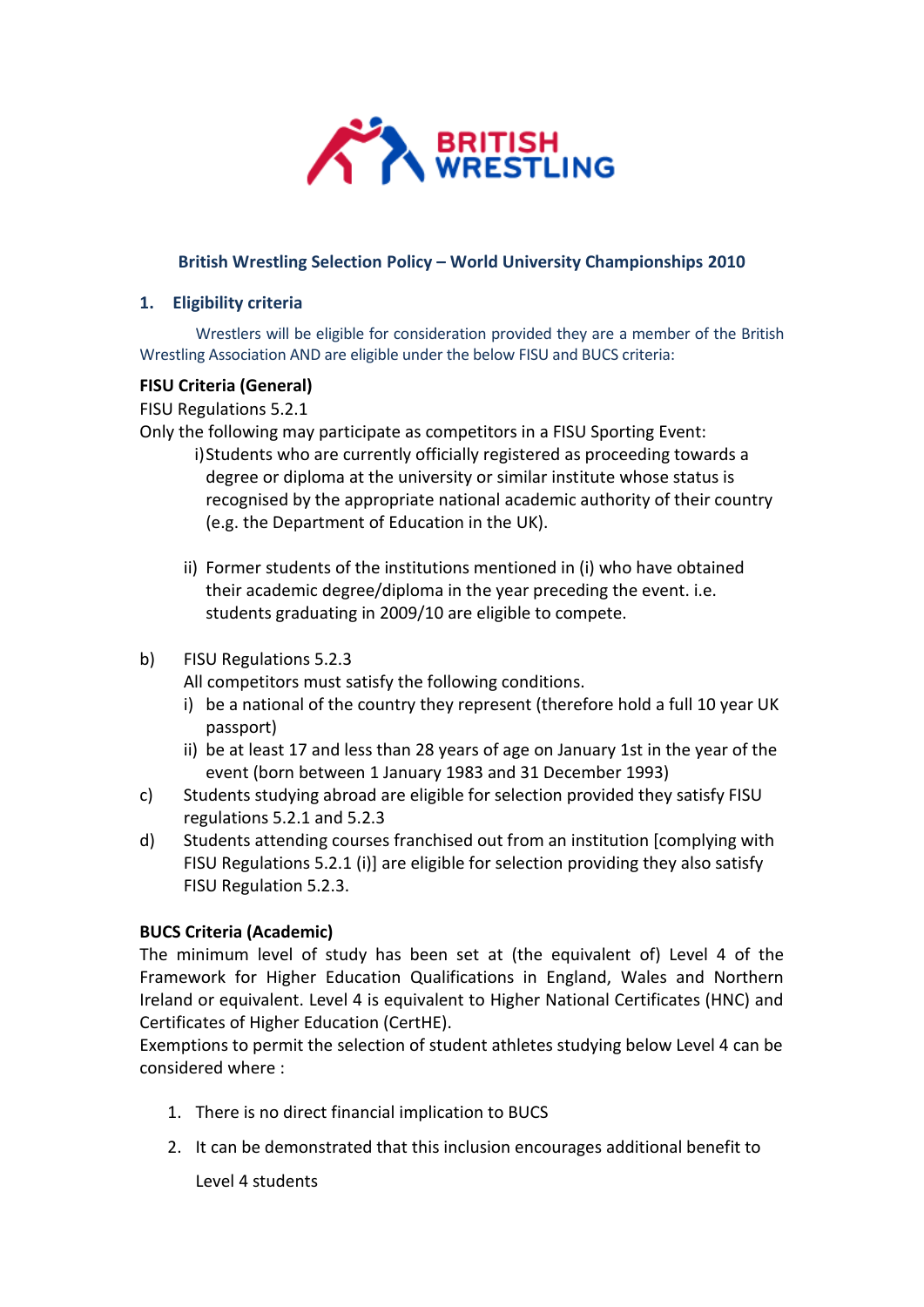The inclusion of students studying below Level 4 should not be at the expense of a student studying at Level 4 or above

## **2. Selection Panel**

- 2.1 The Selection Panel will consist of the following:
	- BWA Performance Director
	- BWA National Senior Coach
- 2.2 Members of the selection panel will perform the following duties:

**BWA Performance Director:** will assume the role of a Selection Panel Member and will participate in the selection discussions and will be entitled to one vote in the selection.

**BWA National Senior Coach:** will assume the role of a Selection Panel Member and will participate in the selection discussions and will be entitled to one vote in the selection.

2.3 If for any reason any member(s) cannot attend, The Chair of the British Wrestling Association will appoint an appropriate substitute(s) who will perform the duties of the member(s) that they are substituting.

### **3. Selection criteria**

- 3.1 The Selection Panel will use the following criteria for the selection of athletes to represent Great Britain at the World University Championships. These criteria are listed in priority order, and will be weighted accordingly:
	- (a) The athlete with the most potential to win a medal and / or to contribute to the fulfilment of the BWA's performance targets for the event.

**Note:** *"The athlete with the most potential to win a medal"* is considered the major criteria to be used in the selection process and it will have precedence over all other criteria listed below.

- (b) The athlete's competition results in the 24 months immediately prior to the time of selection. Performance in the following events, which are listed in priority order, will be taken into consideration:
	- World Championships
	- European Championships
	- Golden Grand Prix events
	- International FILA Tournaments
	- Major Domestic Events (British and English Open Championships only) an athlete will not normally be considered for Great Britain selection unless s/he has achieved a podium finish in these tournaments.

An athlete will normally, but not essentially, need to achieve a top six finish in a minimum of one FILA International tournament within the twelve months prior to selection to be considered for selection to the World University Championships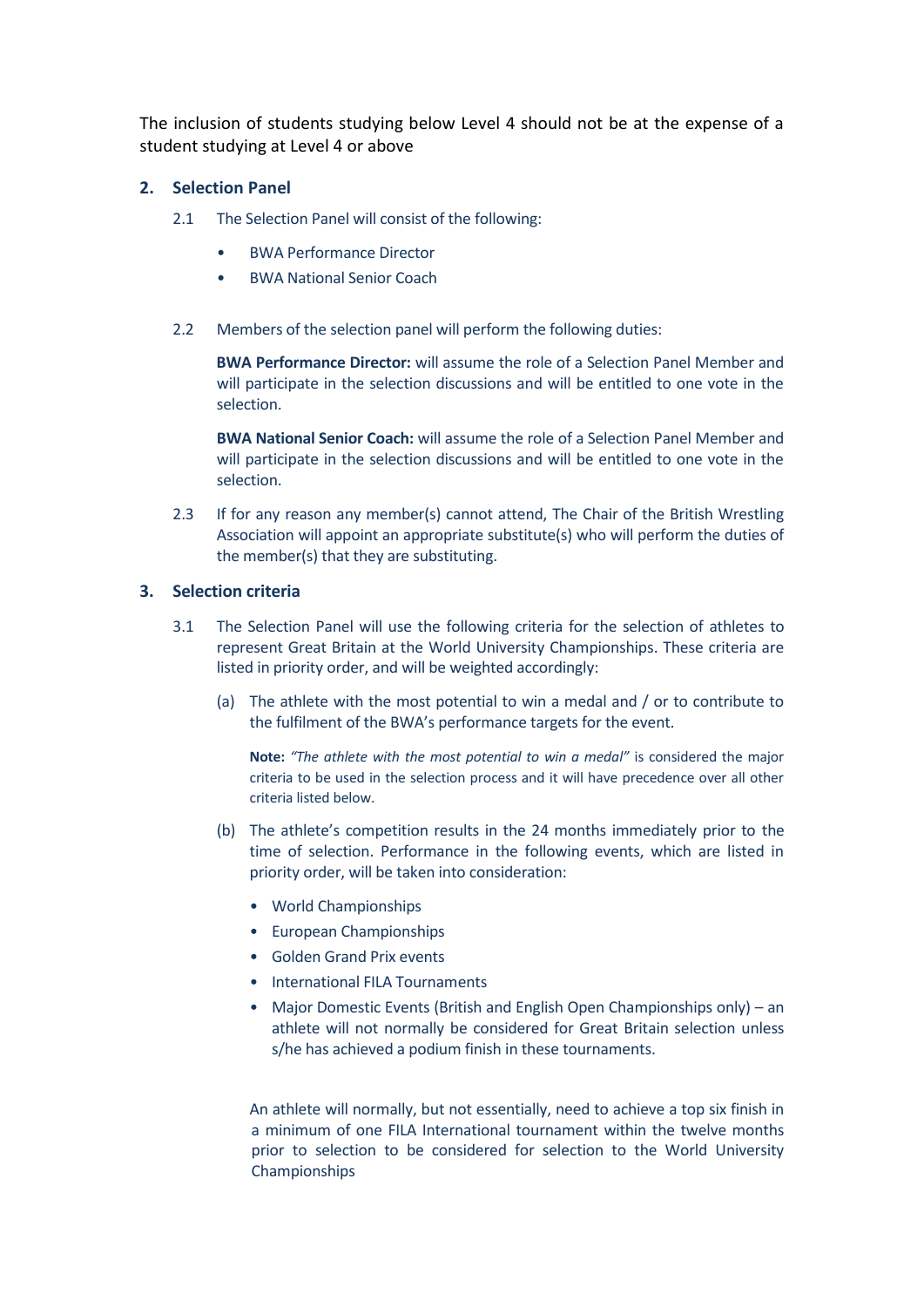In considering previous competition results, factors other than the final placing will be taken into account. These factors may include the standard of the event, the draw, the opposition, officiating, injury and any other factors that may have influenced the final results.

- (c) Additional factors which may be considered include:
- o consistency of performances and current rate of improvement
- o current weight and the ability to make the fighting weight
- o age
- o current level of physical fitness and current medical/injury status
- o bona-fide medical evidence for absence
- o suitability as a team member (past behaviour)
- 3.2 While at all times having due regard to principles of equity and transparency, the Selection Panel reserves to itself the following rights:
	- to give added weight to a specific criterion under particular circumstances
	- not to select a athlete for a weight category if there is no athlete judged to be of a suitable standard

The selection panel will meet the third week in September to make selections for the World University Championships.

### **4. Proceedings of the Selection Panel**

- 4.1 Each selection decision will be formally recorded, including details of discussions regarding each of the athletes being considered for selection.
- 4.2 The Performance Director will communicate selection decisions to the selected athletes within three working days of the Selection Panel meeting.
- 4.3 All athletes who accept their selection will be required to abide by such BWA rules, regulations and codes of conduct as may be in force from time to time, and to sign such athlete agreements as the BWA may require from time to time. In any event, if an athlete accepts his/her selection to the World University Championships, then this will be held to imply acceptance of the rules, regulations and codes of conduct of the BWA and of the terms of any relevant athlete agreement, whether this has been signed or not.

### **5. Appeals Procedure**

- 5.1 An athlete who was eligible for selection but was not selected by the Selection Panel may appeal against the decision of the Selection Panel only on the grounds that this selection policy and / or the selection criteria were not applied correctly.
- 5.2 An appeal must be made in writing to the Chair of the Selection Panel within 72 hours of the publication of the Selection Panel's decision. An appeal must be made with appropriate and sufficient supporting documentation.